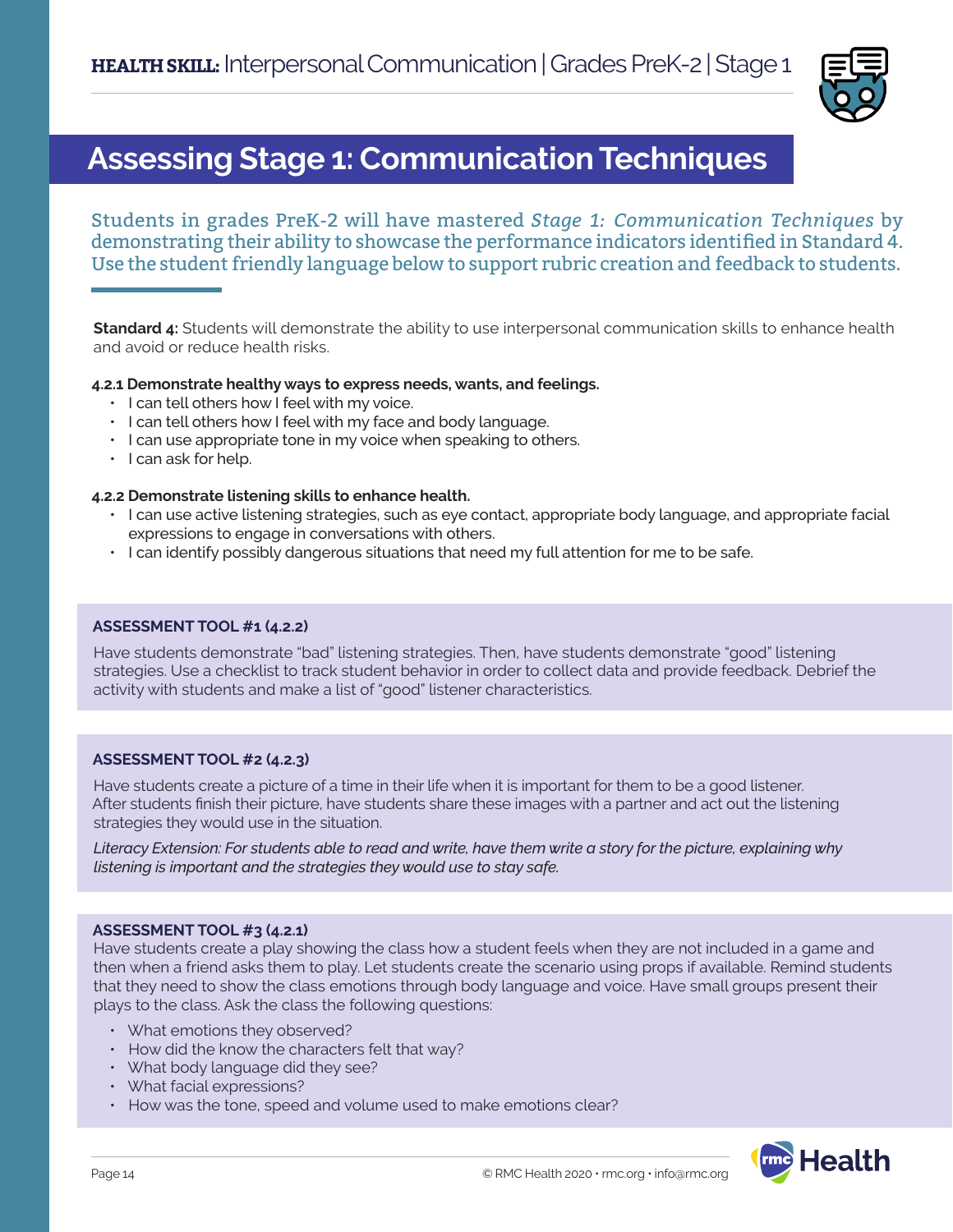

### **ASSESSMENT TOOL #4 (4.2.1, 4.2.4)**

Give students toys to create a situation where they would need to ask for help. Explain to students that they need to act out a time when they would need to ask for help. Ask students to use specific language when asking for help. Students can use the *Language of Mastery* from *Teaching Progression*. Have students practice the listening and speaking strategies learned throughout the *Teaching Progression*. Walk around to monitor students. Encourage students to use specific language to ask for help. Ask students about their situation using the following questions:

- What happened?
- Why does your toy need help?
- How would they ask?

# **Content Area Connections**

Build content understanding through connections with other courses. Share suggestions with teachers to develop plans for content overlap and student language connections.

The use of effective listening and speaking strategies helps to create a safe and welcoming classroom. When planning for partner or group work, use the strategies learned in *Stage 1: Communication Techniques* to reinforce healthy ways of communicating. Use the strategies when teaching other content areas or share with colleagues, so students use similar language across contents, reinforcing student understanding. For example, during Math instruction prompt students to use active listening strategies during direct instruction of concepts.

Utilize content structures and topics in classrooms to reinforce student understanding and to support ongoing student development. *Stage 1: Communication Techniques* can be used across content areas when students are trying to communicate.

Reinforce the understanding that effective communication can help in all areas of life by exploring the following questions with students across contents. Add specific content information in place of the italicized words as necessary. These questions are meant to be used when students are interacting with others, during partner or group work. These questions are a guide for independent reflection when students are challenged to understand how best to communicate their needs, wants, and feelings, and how others may be communicating to them.

- What need, want, or feeling are you trying to communicate in *this moment*?
- How could you be a good listener in *this moment*?
- How could you use your voice to say your *needs, wants, or feelings*?
- How could you ask for help in *this moment*?